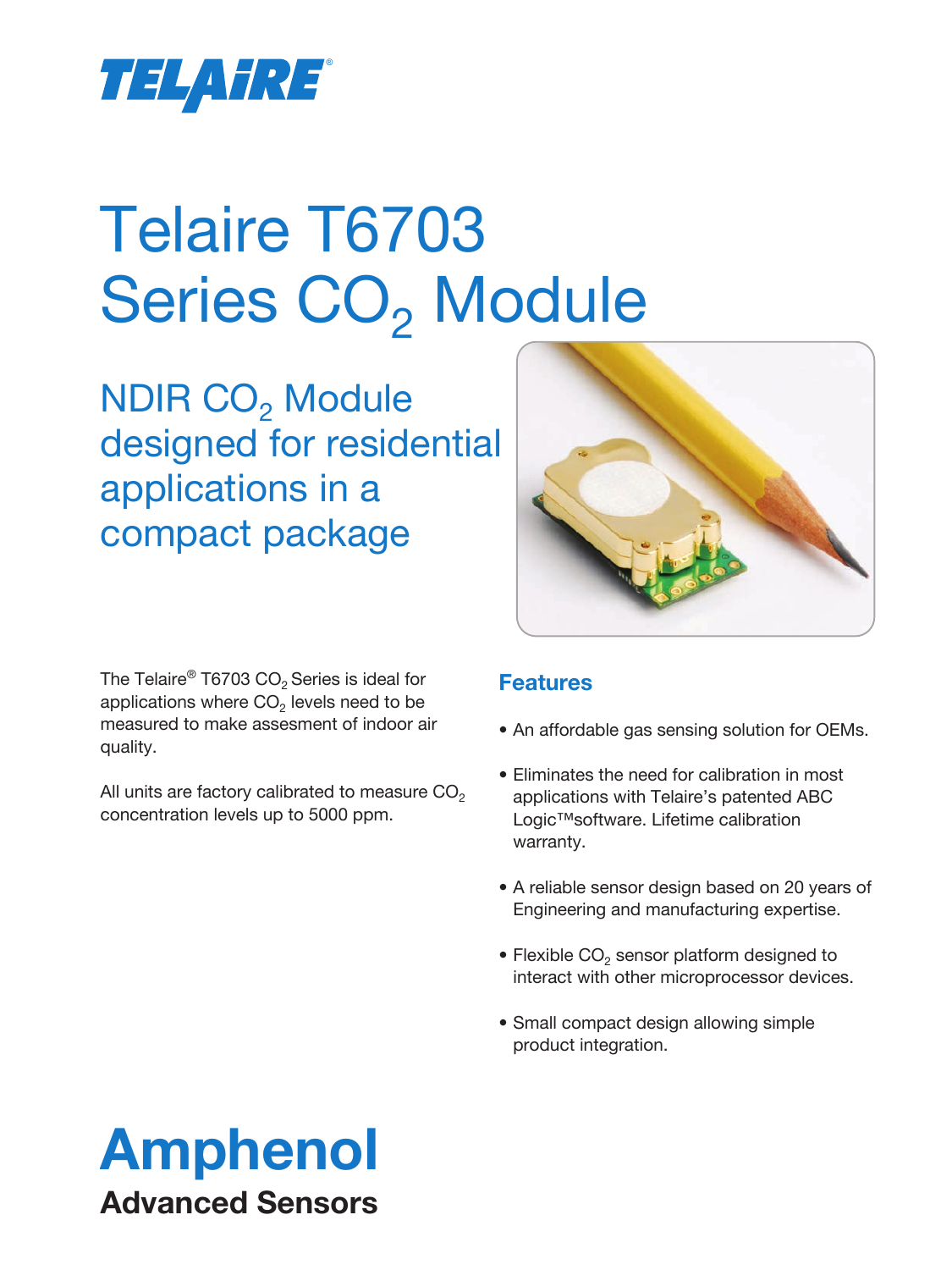## Telaire 6703 series  $CO<sub>2</sub>$ Module Specifications

#### **Method**

Non Dispersive Infrared (NDIR), gold plated optics, diffusion sampling (with Telaire's Patented ABC Logic Self Calibrated Algorithm)

#### **Measurement Range (2)**

0 to 5000 ppm

#### **Dimensions**

1.18 in X 0.61 in X 0.34 in (30 mm X 15.6 mm X 8.6 mm)

#### **Accuracy (1) (5)**

400-5000 ppm  $\pm$  75 ppm or 10% of reading, whichever is greater

#### **Temperature Dependence**

5 ppm per °C or 0.5% of the reading per °C, whichever is greater

#### **Stability**

< 2% of FS over life of sensor (15 years typical)

#### **Pressure Dependence**

0.13% of reading per mm Hg

#### **Calibration Interval**

Not required

#### **Response Time**

< 3 minutes for 90% step change typical

#### **Signal Update**

Every 5 seconds

#### **Warm Up Time**

- < 2 minutes (operational)
- 10 minutes (maximum accuracy)

#### **Operating Conditions**

- 14°F to 140°F (-10°C to 60°C)
- 0 to 95% RH, non-condensing

#### **Storage Conditions**

-22°F to 158°F (-30°C to 70°C)

#### **Operational Lifetime**

10 years minimum



*All dimensions in millimeters (mm)*

#### **Output**

#### **Digital (3)**

<sup>2</sup>C slave up to 100 kHz UART @ 19200 Baud w/Modbus support

#### **PWM Output Mode**

Two options, cycle period 1002 ms (~1Hz) or 40 us (25kHz)

#### **Power Supply Requirements (4)**

- 4.5-5.5 VDC
- Peak 200mA (155mA typical)
- Average 25mA (20mA typical)

#### **Interface Connections**

Designed for male header with 0.1 in (2.54mm) spacing Header not included.

#### Notes:

- (1) Tolerance based on span gas of  $\pm 2\%$ , which adds to the uncertainty, tested at Standard Ambient Temperature and Pressure (SATP).
- (2) Subjecting sensors to environments less than 400 ppm may affect accuracy due to ABC Logic algorithm.
- (3) Please call for detailed product specifications.
- (4) Based on nominal 5VDC input voltage. For best performance, DC supply should be a regulated, low noise power source.
- (5) The module may exhibit a tolerance addition of ±90ppm when first installed. This will be corrected by the ABC Logic in first weeks of operation.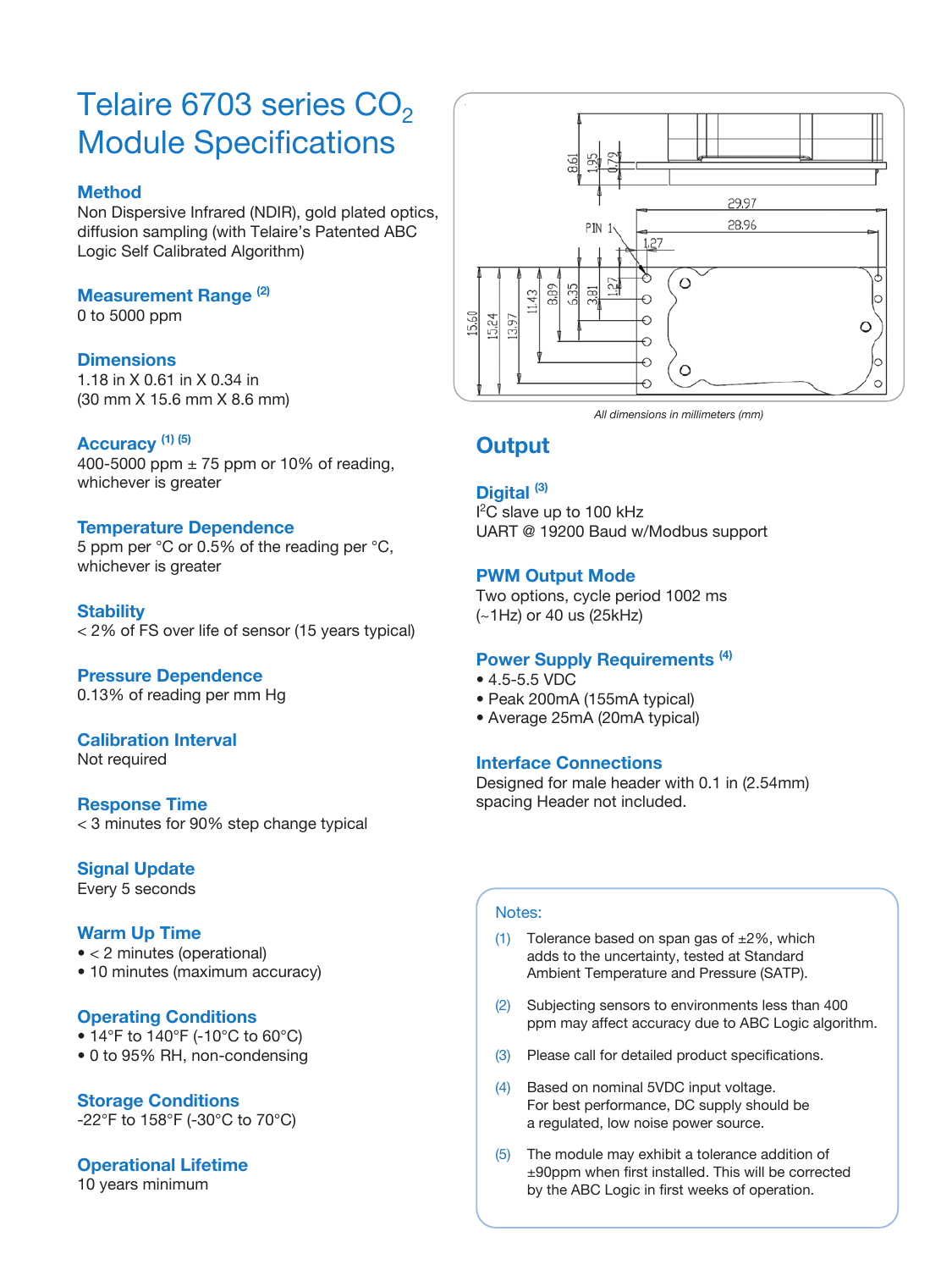Automatic Background Logic, or ABC Logic, is a patented self-calibration technique that is designed to be used in applications where concentrations will drop to outside ambient conditions (400 ppm) in a 7 day period.

*Full accuracy to be achieved utilizing ABC Logic. With ABC Logic enabled, the sensor will typically reach its operational accuracy after 24 hours of continuous operation. Sensor will maintain accuracy specifications with ABC Logic enabled, given that it is at least four times in 21 days exposed to a reference level of 400ppm.* 

*Note: Applies when used in typical residential ambient air. Consult Telaire if other gases or corrosive agents are part of the application environment.*

## **Pin Designations**

| <b>Connector Pin-Out</b> | <b>Function/Alternate</b>                                                       |
|--------------------------|---------------------------------------------------------------------------------|
|                          | TX (UART) / I2C SDA                                                             |
| 2                        | RX (UART) / I2C SCL                                                             |
| З                        | V+                                                                              |
| 4                        | $V - / GND$                                                                     |
| 5                        | <b>PWM Output</b>                                                               |
| 6                        | No Connect / Ground / 10k pull down<br>to select interface / RS485 Flow Control |

## **Handling and Installation**

The T6703 CO<sub>2</sub> OEM modules are infrared gas sensors on a printed circuit board and should be treated carefully. Precautions should be taken to observe specified limits and prevent damage from electrostatic discharge or rough handling. Please refer to ANSI/ESD S20. 20-1999 for more information on preventing ESD damage and IPC 610 Rev D for more information on proper electronic assembly practices.

## **Calibration**

Telaire does not recommend the customer recalibrate the T6703 module after installation. The sensor ABC Logic algorithm will begin after 24 hours, adjusting the sensor measurement resulting in sensor-to-sensor consistency. If immediate consistency is desired, the sensors may be single point calibrated using pre-mixed reference gas or ambient air measured by a reference sensor.

## **Available Models**

| <b>Part Number</b> | <b>Sampling Method</b> | <b>Measurement Range</b> |
|--------------------|------------------------|--------------------------|
| T6703              | Diffusion              | 0-2000 ppm               |
| T6703-5k           | Diffusion              | 0-5000 ppm               |

## **Safety**

Before installing, handling, using, or servicing this product, please consult the data sheet and application notes. The product shall be used only within power supply and electrical input and output limits as specified by the datasheet and application guide. Improper use of the product may result in product damage and property loss and/or personal injury. In use of the product, the customer has sole responsibility for designing and implementing a solution which will ensure safe operation (including review of appropriate reliability or required redundancy, mitigation of failure modes, and/or meeting appropriate standards). The customer is responsible for review of any special conditions for use including, but not limited to, environmental conditions, electrical supply, residual risk, etc). The sensor is designed for benign environments. The performance and reliability may be negatively affected in environments that contain corrosive or caustic gases including but not limited to Ammonia, Chlorine, NOx and Ozone. Telaire makes no warranty, representation or guarantee regarding the suitability of this product for any particular application, including safety critical applications. Nor does Telaire assume any liability arising out of the application or use in any product or circuit. Telaire specifically disclaims all liability without limitation consequential or incidental damages. No statuary or fitness for particular purpose shall be implied.